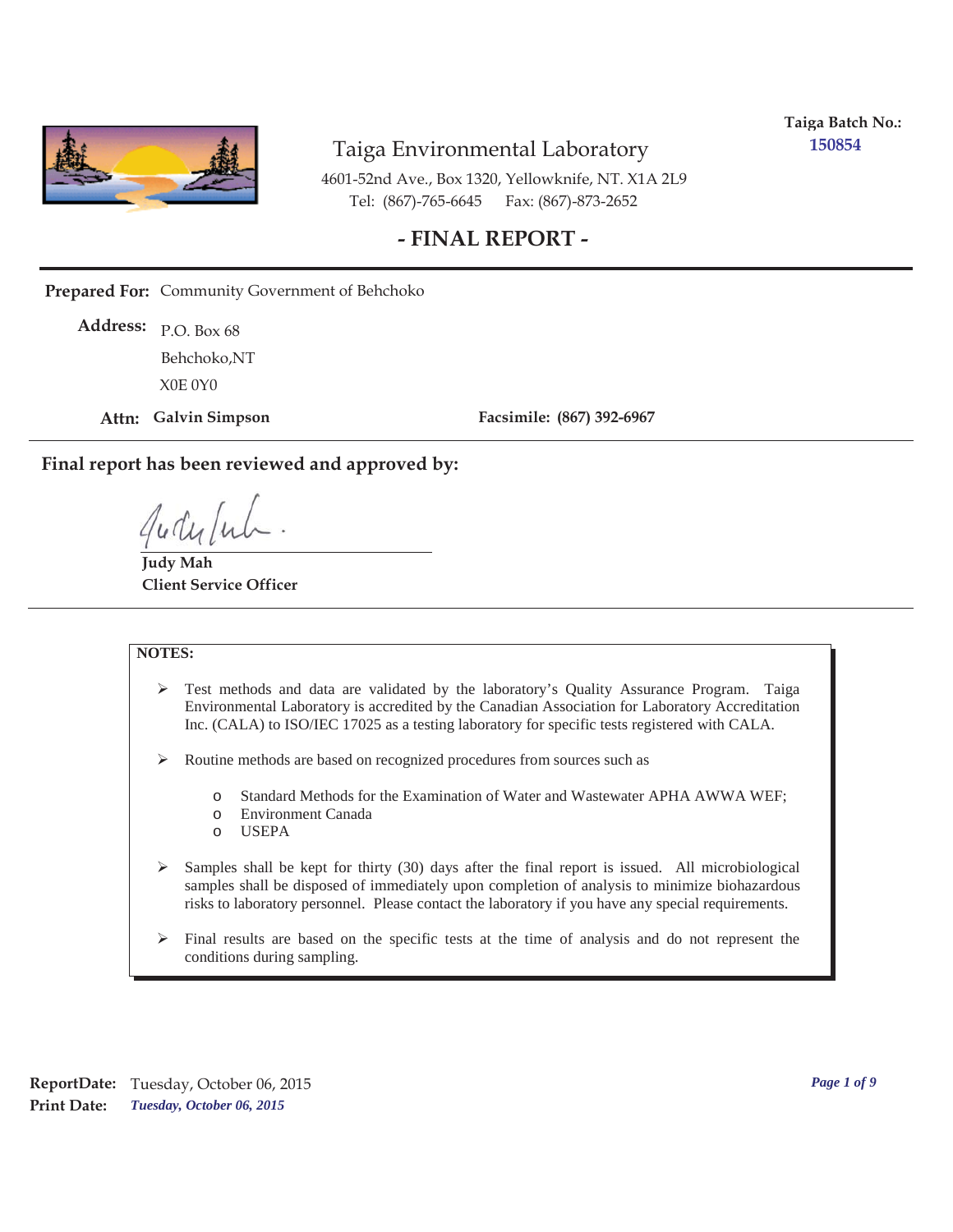

4601-52nd Ave., Box 1320, Yellowknife, NT. X1A 2L9 Tel: (867)-765-6645 Fax: (867)-873-2652

**Taiga Batch No.: 150854**

# **- CERTIFICATE OF ANALYSIS -**

#### Client Sample ID: R2 Taiga Sample ID: 001

| <b>Report Status:</b>    | Final                |
|--------------------------|----------------------|
|                          | Location: Rae Lagoon |
| <b>Sampling Time:</b>    | 11:30                |
| Sampling Date: 17-Sep-15 |                      |
| Received Date: 17-Sep-15 |                      |
| Sample Type: Sewage      |                      |
| <b>Client Project:</b>   |                      |

| <b>Test Parameter</b>         | Result | <b>Detection</b><br>Limit | Units     | Analysis<br>Date | Analytical<br>Method* | Qualifer |
|-------------------------------|--------|---------------------------|-----------|------------------|-----------------------|----------|
| <b>Inorganics - Nutrients</b> |        |                           |           |                  |                       |          |
| Ammonia as Nitrogen           | 12.0   | 0.005                     | mg/L      | 22-Sep-15        | SM4500-NH3:G          |          |
| Biochemical Oxygen Demand     | 10     | 2                         | mg/L      | 18-Sep-15        | SM5210:B              | 81       |
| Chemical Oxygen Demand        | 90     | 5                         | mg/L      | 18-Sep-15        | SM5220:D              |          |
| Phosphorous, Total            | 8.69   | 0.002                     | mg/L      | 29-Sep-15        | SM4500-P:D            |          |
| <b>Inorganics - Physicals</b> |        |                           |           |                  |                       |          |
| pH                            | 8.51   |                           | pH units  | 17-Sep-15        | SM4500-H:B            |          |
| Solids, Total Suspended       | 25     | $\mathfrak{Z}$            | mg/L      | 23-Sep-15        | SM2540:D              |          |
| Microbiology                  |        |                           |           |                  |                       |          |
| Coliforms, Fecal              | 520    | 10                        | CFU/100mL | 18-Sep-15        | SM9222:D              |          |
| <b>Trace Metals, Total</b>    |        |                           |           |                  |                       |          |
| Aluminum                      | 422    | 5                         | $\mu g/L$ | 26-Sep-15        | <b>EPA200.8</b>       |          |
| Antimony                      | 0.2    | 0.1                       | $\mu g/L$ | 26-Sep-15        | <b>EPA200.8</b>       |          |
| Arsenic                       | 2.6    | 0.2                       | $\mu g/L$ | 26-Sep-15        | EPA200.8              |          |
| Barium                        | 67.8   | 0.1                       | $\mu$ g/L | 26-Sep-15        | <b>EPA200.8</b>       |          |
| Beryllium                     | < 0.1  | 0.1                       | $\mu g/L$ | 26-Sep-15        | EPA200.8              |          |

*Tuesday, October 06, 2015* **Print Date: ReportDate:** Tuesday, October 06, 2015 *Page 2 of 9*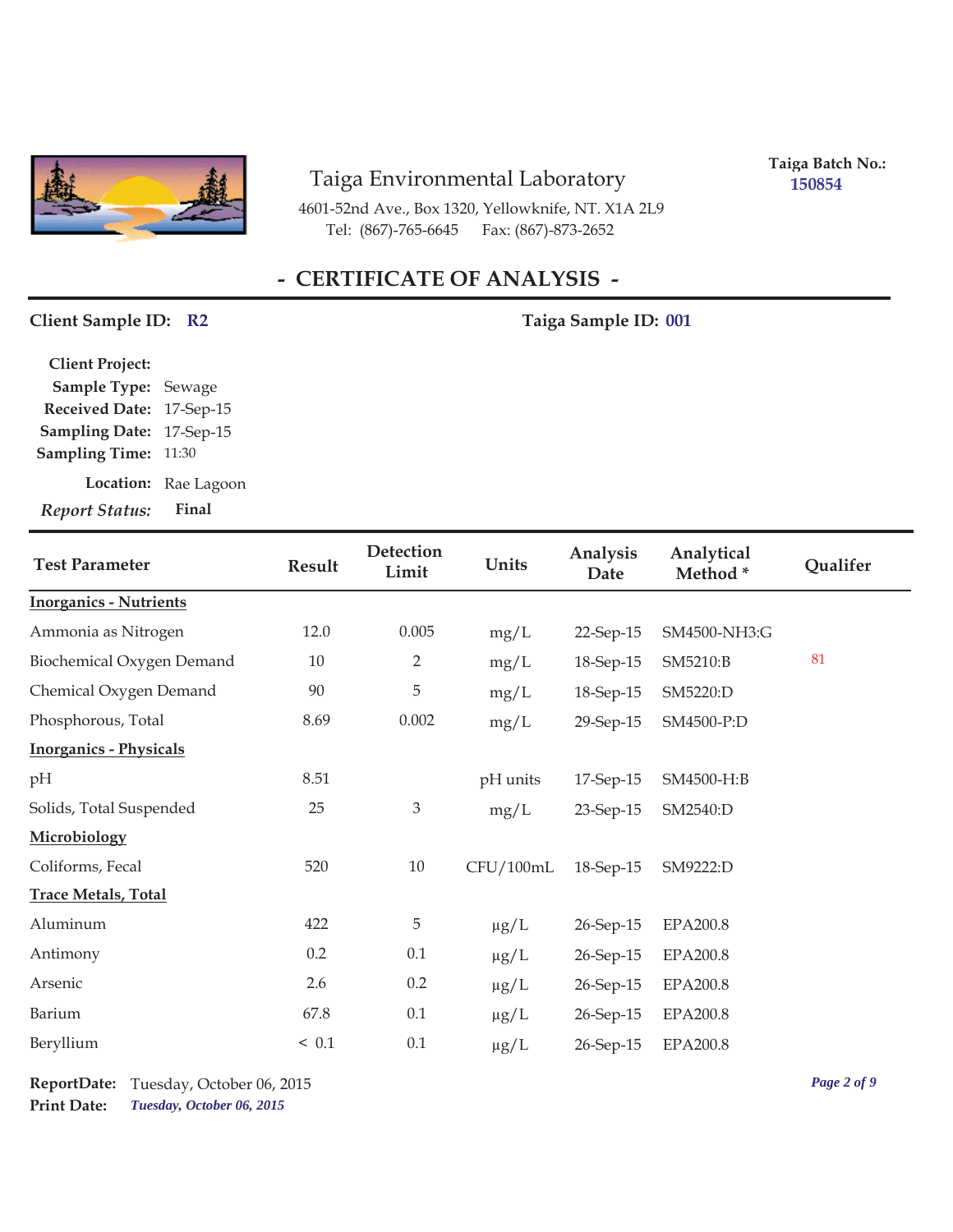

**Taiga Batch No.: 150854**

4601-52nd Ave., Box 1320, Yellowknife, NT. X1A 2L9 Tel: (867)-765-6645 Fax: (867)-873-2652

| Client Sample ID: R2 |         |             |           | Taiga Sample ID: 001 |                 |
|----------------------|---------|-------------|-----------|----------------------|-----------------|
| Cadmium              | ~< 0.1  | 0.1         | $\mu g/L$ | 26-Sep-15            | EPA200.8        |
| Cesium               | ~< 0.1  | 0.1         | $\mu g/L$ | 26-Sep-15            | EPA200.8        |
| Chromium             | 1.0     | 0.1         | $\mu g/L$ | 26-Sep-15            | EPA200.8        |
| Cobalt               | 1.1     | 0.1         | $\mu g/L$ | 26-Sep-15            | <b>EPA200.8</b> |
| Copper               | 5.5     | 0.2         | $\mu$ g/L | 26-Sep-15            | EPA200.8        |
| Iron                 | 972     | $\mathbf 5$ | $\mu g/L$ | 26-Sep-15            | EPA200.8        |
| Lead                 | 1.5     | 0.1         | $\mu g/L$ | 26-Sep-15            | EPA200.8        |
| Lithium              | 8.3     | 0.2         | $\mu g/L$ | 26-Sep-15            | EPA200.8        |
| Manganese            | 426     | 0.1         | $\mu$ g/L | 26-Sep-15            | EPA200.8        |
| Molybdenum           | $0.5\,$ | 0.1         | $\mu$ g/L | 26-Sep-15            | EPA200.8        |
| Nickel               | 3.3     | 0.1         | $\mu g/L$ | 26-Sep-15            | EPA200.8        |
| Rubidium             | 22.5    | 0.1         | $\mu g/L$ | 26-Sep-15            | EPA200.8        |
| Selenium             | < 0.5   | 0.5         | $\mu$ g/L | 26-Sep-15            | EPA200.8        |
| Silver               | < 0.1   | 0.1         | $\mu g/L$ | 26-Sep-15            | EPA200.8        |
| Strontium            | 104     | 0.1         | $\mu g/L$ | 26-Sep-15            | EPA200.8        |
| Thallium             | < 0.1   | 0.1         | $\mu g/L$ | 26-Sep-15            | EPA200.8        |
| Titanium             | 15.8    | 0.1         | $\mu g/L$ | 26-Sep-15            | EPA200.8        |
| Uranium              | 0.6     | 0.1         | $\mu g/L$ | 26-Sep-15            | EPA200.8        |
| Vanadium             | 1.5     | 0.1         | $\mu g/L$ | 26-Sep-15            | <b>EPA200.8</b> |
| Zinc                 | 37.3    | 5           | $\mu$ g/L | 26-Sep-15            | EPA200.8        |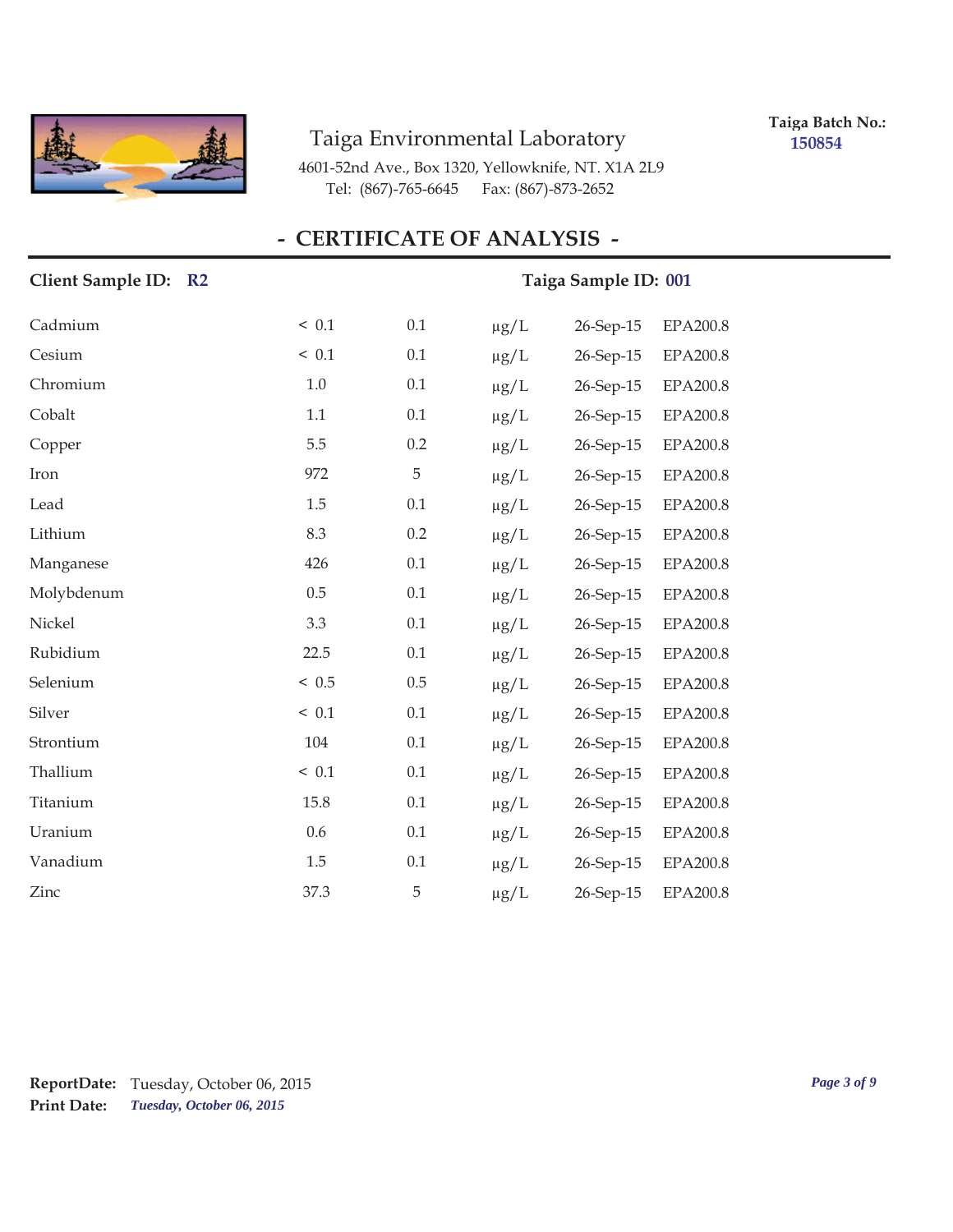

**Taiga Batch No.: 150854**

4601-52nd Ave., Box 1320, Yellowknife, NT. X1A 2L9 Tel: (867)-765-6645 Fax: (867)-873-2652

## **- CERTIFICATE OF ANALYSIS -**

#### Client Sample ID: RWTP Sludge **1988** Taiga Sample ID: 002

| <b>Client Project:</b> |             |
|------------------------|-------------|
| <b>Sample Type:</b>    | Sludge      |
| <b>Received Date:</b>  | 17-Sep-15   |
| <b>Sampling Date:</b>  | 17-Sep-15   |
| <b>Sampling Time:</b>  | 11:30       |
| Location:              | <b>RWTP</b> |
| <b>Report Status:</b>  | Final       |

| <b>Test Parameter</b>         | <b>Detection</b><br>Units<br>Result<br>Limit |                | Analysis<br>Date | Analytical<br>Method* | Qualifer     |    |
|-------------------------------|----------------------------------------------|----------------|------------------|-----------------------|--------------|----|
| <b>Inorganics - Nutrients</b> |                                              |                |                  |                       |              |    |
| Ammonia as Nitrogen           | 1.85                                         | 0.005          | mg/L             | 22-Sep-15             | SM4500-NH3:G |    |
| Biochemical Oxygen Demand     | 27                                           | 2              | mg/L             | 18-Sep-15             | SM5210:B     | 81 |
| CBOD                          | 20                                           | $\overline{2}$ | mg/L             | 18-Sep-15             | SM5210:B     | 81 |
| Chemical Oxygen Demand        | 1580                                         | 500            | mg/L             | 18-Sep-15             | SM5220:D     |    |
| Organic Carbon, Dissolved     | 7.6                                          | $0.5\,$        | mg/L             | 24-Sep-15             | SM5310:B     |    |
| Organic Carbon, Total         | 224                                          | $0.5\,$        | mg/L             | 25-Sep-15             | SM5310:B     |    |
| Phosphorous, Total            | 1.36                                         | 0.002          | mg/L             | 29-Sep-15             | SM4500-P:D   |    |
| <b>Inorganics - Physicals</b> |                                              |                |                  |                       |              |    |
| Conductivity, Specific (@25C) | 263                                          | $0.4\,$        | $\mu$ S/cm       | 17-Sep-15             | SM2510:B     |    |
| pН                            | 6.39                                         |                | pH units         | 17-Sep-15             | SM4500-H:B   |    |
| Solids, Total Suspended       | 10400                                        | $\mathfrak{Z}$ | mg/L             | 23-Sep-15             | SM2540:D     |    |
| <b>Major Ions</b>             |                                              |                |                  |                       |              |    |
| Calcium                       | 17.1                                         | 0.1            | mg/L             | 17-Sep-15             | SM4110:B     |    |
| Chloride                      | 1.6                                          | $0.7\,$        | mg/L             | 17-Sep-15             | SM4110:B     |    |
| Fluoride                      | 0.5                                          | 0.1            | mg/L             | 17-Sep-15             | SM4110:B     |    |
| Magnesium                     | 8.4                                          | $0.1\,$        | mg/L             | 17-Sep-15             | SM4110:B     |    |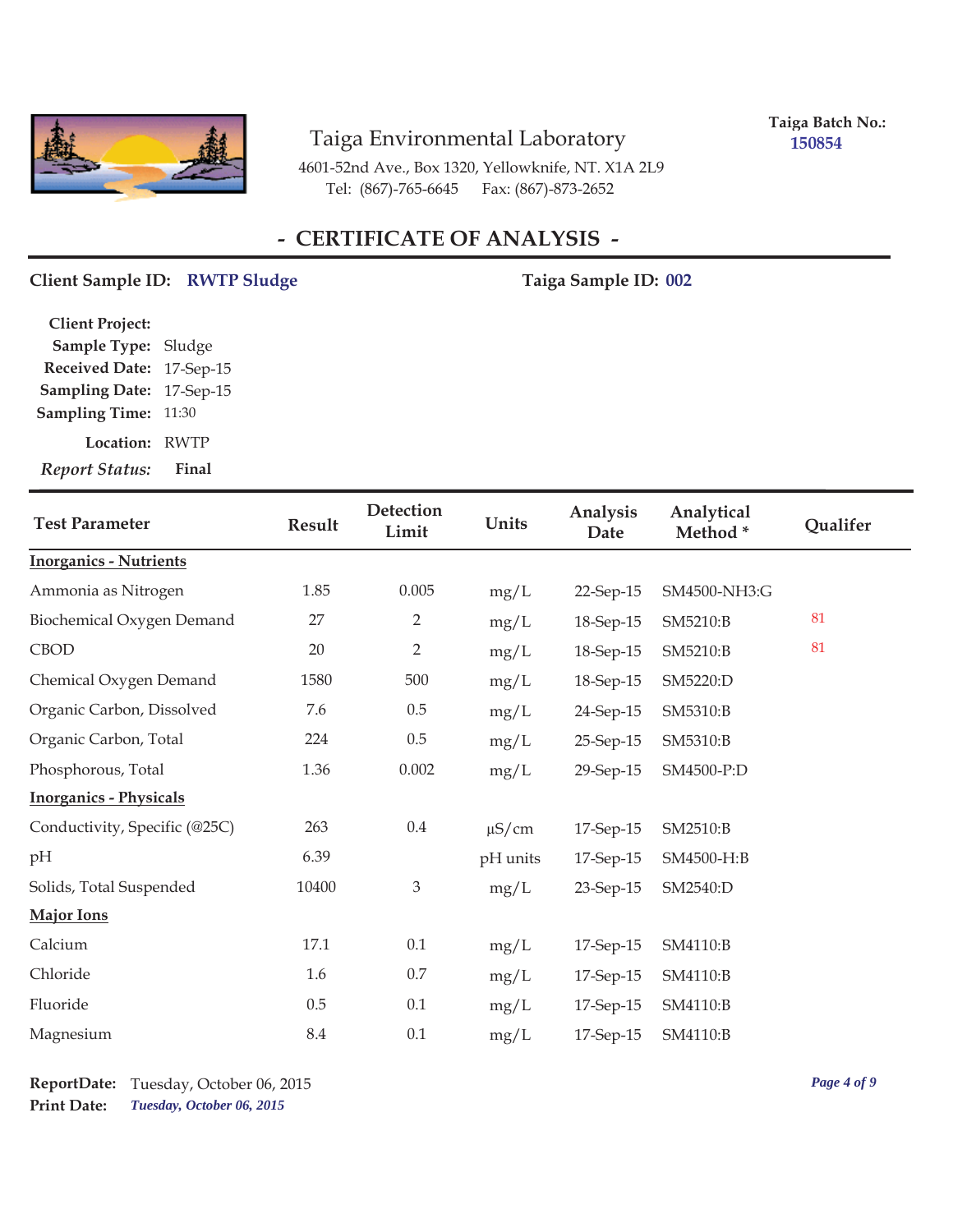

**Taiga Batch No.: 150854**

4601-52nd Ave., Box 1320, Yellowknife, NT. X1A 2L9 Tel: (867)-765-6645 Fax: (867)-873-2652

| Client Sample ID: RWTP Sludge  |        | Taiga Sample ID: 002 |           |           |                  |  |
|--------------------------------|--------|----------------------|-----------|-----------|------------------|--|
| Nitrate as Nitrogen            | 0.16   | 0.01                 | mg/L      | 17-Sep-15 | SM4110:B         |  |
| Nitrite as Nitrogen            | < 0.01 | 0.01                 | mg/L      | 17-Sep-15 | SM4110:B         |  |
| Potassium                      | 1.5    | 0.1                  | mg/L      | 17-Sep-15 | SM4110:B         |  |
| Sodium                         | 17.1   | 0.1                  | mg/L      | 17-Sep-15 | SM4110:B         |  |
| Sulphate                       | 82     | $\mathbf{1}$         | mg/L      | 17-Sep-15 | SM4110:B         |  |
| Microbiology                   |        |                      |           |           |                  |  |
| Coliforms, Fecal               | 100    | 100                  | CFU/100mL | 18-Sep-15 | SM9222:D         |  |
| <b>Subcontracted Nutrients</b> |        |                      |           |           |                  |  |
| Kjeldahl Nitrogen, Total       | 32.1   | 0.05                 | mg/L      | 05-Oct-15 | APHA4500-NORG (T |  |
| <b>Trace Metals, Total</b>     |        |                      |           |           |                  |  |
| Aluminum                       | 943000 | $\overline{5}$       | $\mu g/L$ | 26-Sep-15 | EPA200.8         |  |
| Antimony                       | 0.2    | 0.1                  | $\mu g/L$ | 26-Sep-15 | EPA200.8         |  |
| Arsenic                        | 16.0   | 0.2                  | $\mu g/L$ | 26-Sep-15 | EPA200.8         |  |
| Barium                         | 469    | 0.1                  | $\mu g/L$ | 26-Sep-15 | <b>EPA200.8</b>  |  |
| Beryllium                      | 1.4    | 0.1                  | $\mu g/L$ | 26-Sep-15 | <b>EPA200.8</b>  |  |
| Cadmium                        | 0.2    | 0.1                  | $\mu g/L$ | 26-Sep-15 | EPA200.8         |  |
| Cesium                         | 4.3    | 0.1                  | $\mu g/L$ | 26-Sep-15 | EPA200.8         |  |
| Chromium                       | 73.3   | 0.1                  | $\mu g/L$ | 26-Sep-15 | EPA200.8         |  |
| Cobalt                         | 18.9   | 0.1                  | $\mu g/L$ | 26-Sep-15 | EPA200.8         |  |
| Copper                         | 99.9   | 0.2                  | $\mu g/L$ | 26-Sep-15 | EPA200.8         |  |
| Iron                           | 41100  | $\overline{5}$       | $\mu g/L$ | 26-Sep-15 | EPA200.8         |  |
| Lead                           | 17.6   | 0.1                  | $\mu g/L$ | 26-Sep-15 | EPA200.8         |  |
| Lithium                        | 104    | 0.2                  | $\mu g/L$ | 26-Sep-15 | EPA200.8         |  |
| Manganese                      | 1110   | 0.1                  | $\mu g/L$ | 26-Sep-15 | EPA200.8         |  |
| Molybdenum                     | 2.8    | 0.1                  | $\mu$ g/L | 26-Sep-15 | EPA200.8         |  |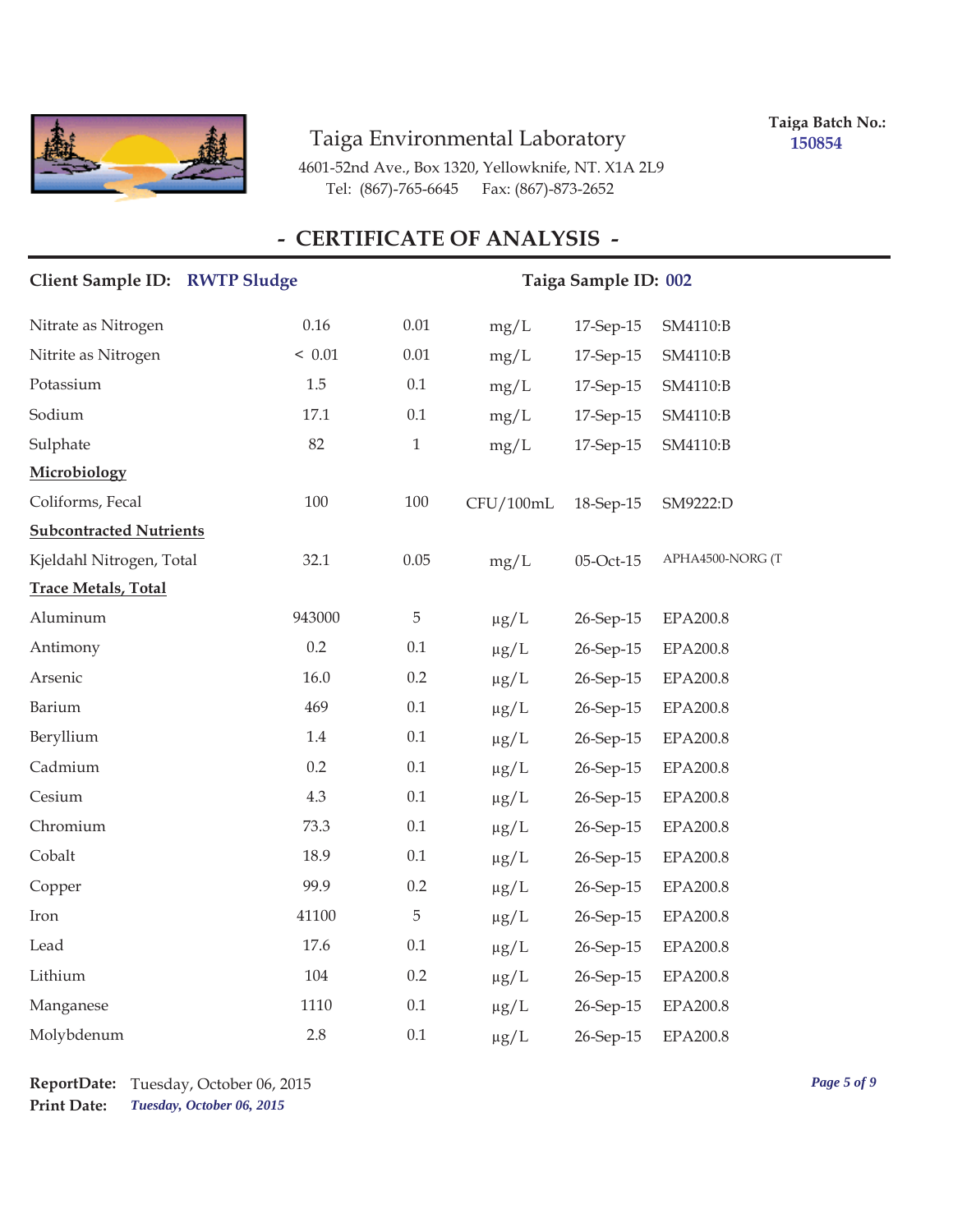

**Taiga Batch No.: 150854**

4601-52nd Ave., Box 1320, Yellowknife, NT. X1A 2L9 Tel: (867)-765-6645 Fax: (867)-873-2652

| Client Sample ID: RWTP Sludge |      |     | Taiga Sample ID: 002                      |
|-------------------------------|------|-----|-------------------------------------------|
| Nickel                        | 64.5 | 0.1 | $\mu g/L$<br>26-Sep-15<br><b>EPA200.8</b> |
| Rubidium                      | 60.8 | 0.1 | <b>EPA200.8</b><br>$\mu g/L$<br>26-Sep-15 |
| Selenium                      | 2.3  | 0.5 | $\mu g/L$<br><b>EPA200.8</b><br>26-Sep-15 |
| Silver                        | 0.3  | 0.1 | $\mu$ g/L<br><b>EPA200.8</b><br>26-Sep-15 |
| Strontium                     | 204  | 0.1 | $\mu g/L$<br>26-Sep-15<br><b>EPA200.8</b> |
| Thallium                      | 0.5  | 0.1 | $\mu g/L$<br><b>EPA200.8</b><br>26-Sep-15 |
| Titanium                      | 1190 | 0.1 | $\mu g/L$<br>26-Sep-15<br>EPA200.8        |
| Uranium                       | 17.2 | 0.1 | <b>EPA200.8</b><br>$\mu$ g/L<br>26-Sep-15 |
| Vanadium                      | 80.4 | 0.1 | $\mu g/L$<br><b>EPA200.8</b><br>26-Sep-15 |
| Zinc                          | 97.7 | 5   | <b>EPA200.8</b><br>26-Sep-15<br>$\mu$ g/L |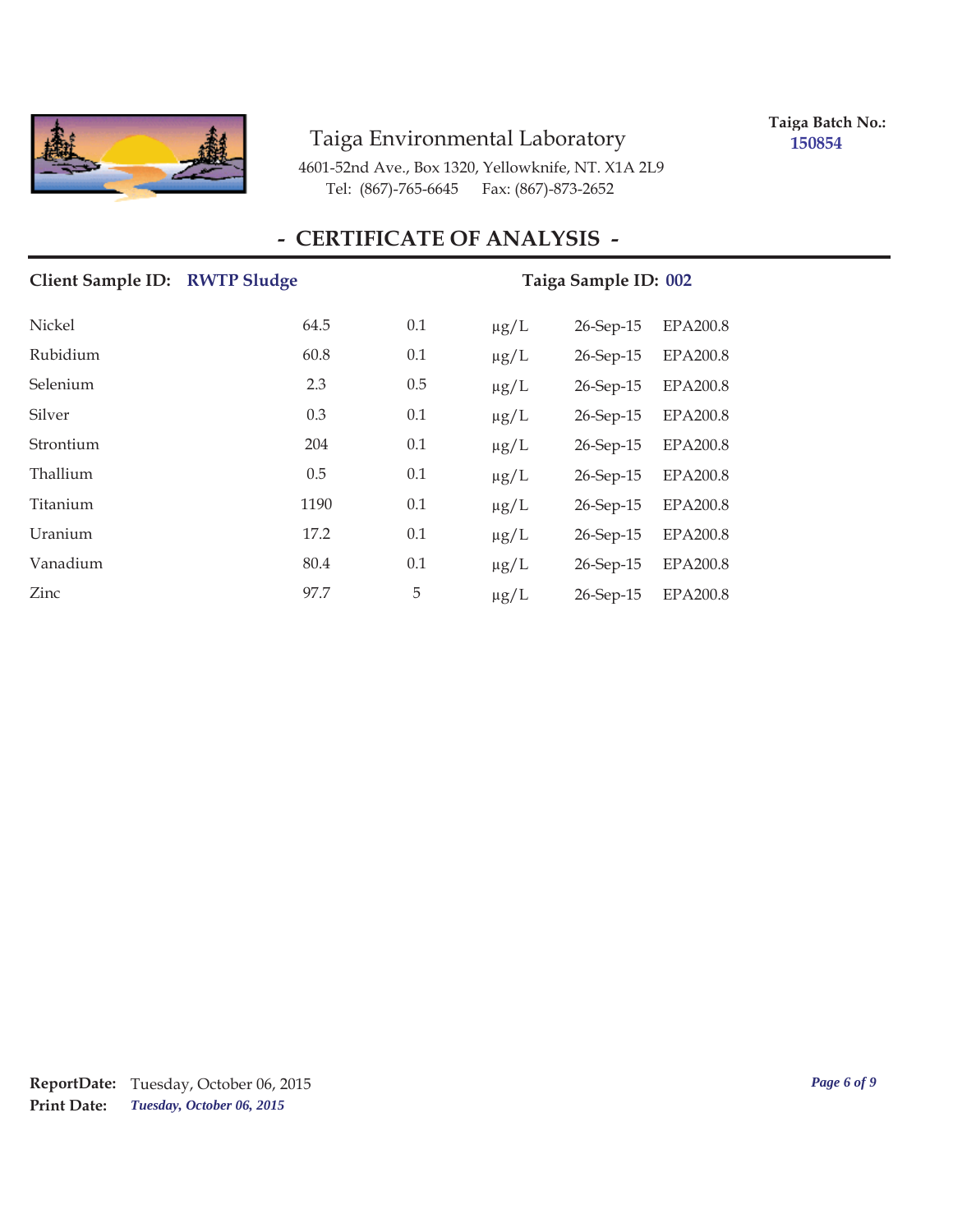

**Taiga Batch No.: 150854**

4601-52nd Ave., Box 1320, Yellowknife, NT. X1A 2L9 Tel: (867)-765-6645 Fax: (867)-873-2652

# **- CERTIFICATE OF ANALYSIS -**

#### Client Sample ID: R3 Taiga Sample ID: 003

| <b>Client Project:</b> |                      |
|------------------------|----------------------|
| Sample Type: Sewage    |                      |
| <b>Received Date:</b>  | 17-Sep-15            |
| <b>Sampling Date:</b>  | 17-Sep-15            |
| <b>Sampling Time:</b>  | 11:30                |
|                        | Location: Rae Lagoon |
| <b>Report Status:</b>  | Final                |

| <b>Test Parameter</b>         | Detection<br>Units<br>Result<br>Limit |                | Analysis<br>Date | Analytical<br>Method* | Qualifer        |  |
|-------------------------------|---------------------------------------|----------------|------------------|-----------------------|-----------------|--|
| <b>Inorganics - Nutrients</b> |                                       |                |                  |                       |                 |  |
| Ammonia as Nitrogen           | 1.75                                  | 0.005          | mg/L             | 22-Sep-15             | SM4500-NH3:G    |  |
| Biochemical Oxygen Demand     | 6                                     | $\overline{2}$ | mg/L             | 18-Sep-15             | SM5210:B        |  |
| Chemical Oxygen Demand        | 69                                    | 5              | mg/L             | 18-Sep-15             | SM5220:D        |  |
| Phosphorous, Total            | 2.18                                  | 0.002          | mg/L             | 29-Sep-15             | SM4500-P:D      |  |
| <b>Inorganics - Physicals</b> |                                       |                |                  |                       |                 |  |
| Alkalinity, Total (as CaCO3)  | 290                                   | $0.4\,$        | mg/L             | 17-Sep-15             | SM2320:B        |  |
| pН                            | 7.13                                  |                | pH units         | 17-Sep-15             | SM4500-H:B      |  |
| Solids, Total Suspended       | 73                                    | $\mathfrak{Z}$ | mg/L             | 23-Sep-15             | SM2540:D        |  |
| Microbiology                  |                                       |                |                  |                       |                 |  |
| Coliforms, Fecal              | $\mathbf{1}$<br>$\,<$                 | $\mathbf{1}$   | CFU/100mL        | 18-Sep-15             | SM9222:D        |  |
| <b>Trace Metals, Total</b>    |                                       |                |                  |                       |                 |  |
| Aluminum                      | 103                                   | 5              | $\mu g/L$        | 26-Sep-15             | <b>EPA200.8</b> |  |
| Antimony                      | < 0.1                                 | $0.1\,$        | $\mu g/L$        | 26-Sep-15             | <b>EPA200.8</b> |  |
| Arsenic                       | 4.6                                   | 0.2            | $\mu g/L$        | 26-Sep-15             | EPA200.8        |  |
| Barium                        | 65.9                                  | 0.1            | $\mu g/L$        | 26-Sep-15             | EPA200.8        |  |
| Beryllium                     | < 0.1                                 | 0.1            | $\mu$ g/L        | 26-Sep-15             | EPA200.8        |  |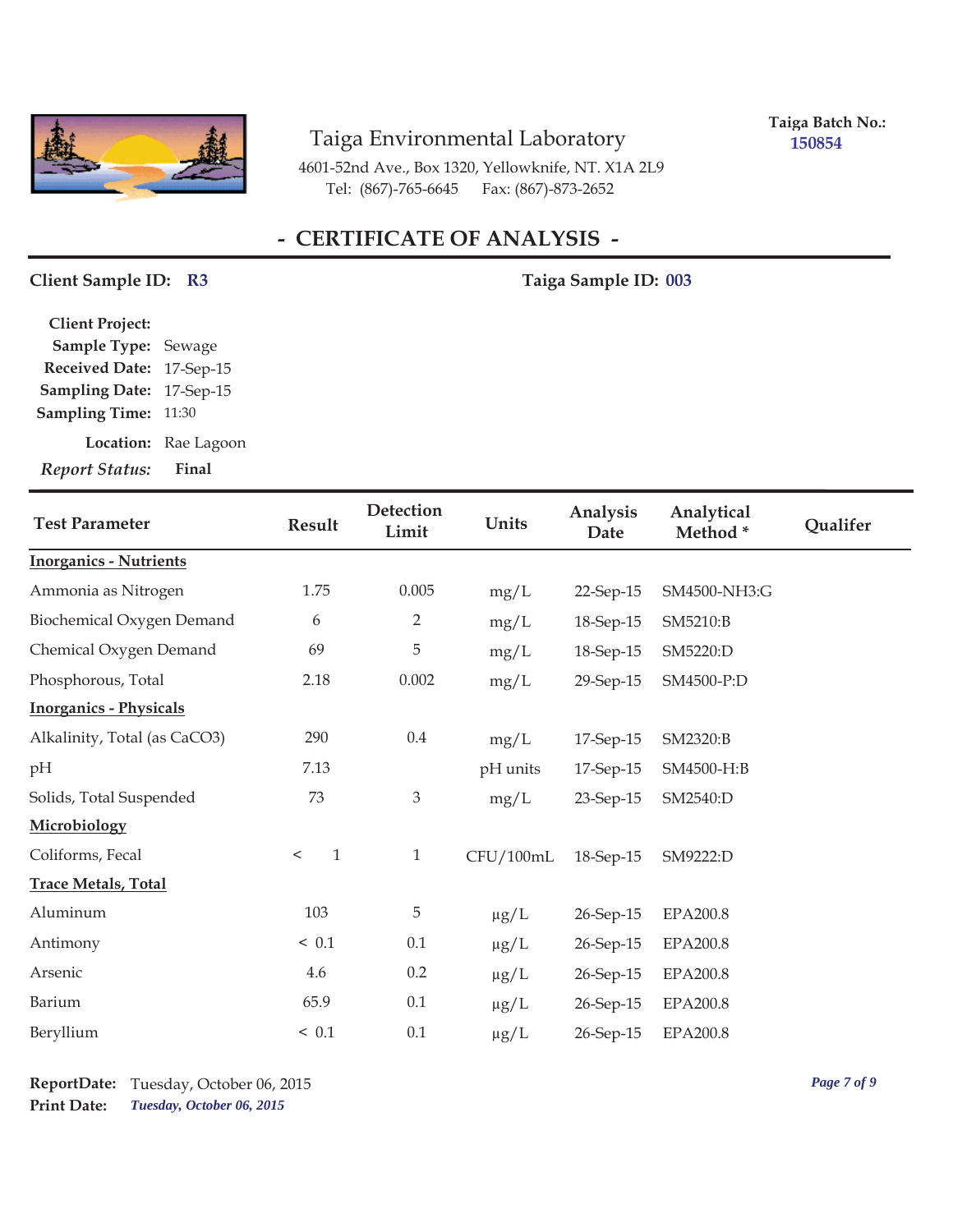

**Taiga Batch No.: 150854**

4601-52nd Ave., Box 1320, Yellowknife, NT. X1A 2L9 Tel: (867)-765-6645 Fax: (867)-873-2652

| Client Sample ID: R3 |        |     |           | Taiga Sample ID: 003 |                 |
|----------------------|--------|-----|-----------|----------------------|-----------------|
| Cadmium              | ~< 0.1 | 0.1 | $\mu g/L$ | 26-Sep-15            | EPA200.8        |
| Cesium               | ~< 0.1 | 0.1 | $\mu g/L$ | 26-Sep-15            | <b>EPA200.8</b> |
| Chromium             | 0.3    | 0.1 | $\mu g/L$ | 26-Sep-15            | EPA200.8        |
| Cobalt               | 1.7    | 0.1 | $\mu g/L$ | 26-Sep-15            | EPA200.8        |
| Copper               | 1.3    | 0.2 | $\mu$ g/L | 26-Sep-15            | EPA200.8        |
| Iron                 | 5670   | 5   | $\mu g/L$ | 26-Sep-15            | EPA200.8        |
| Lead                 | 0.2    | 0.1 | $\mu g/L$ | 26-Sep-15            | EPA200.8        |
| Lithium              | 12.2   | 0.2 | $\mu g/L$ | 26-Sep-15            | EPA200.8        |
| Manganese            | 942    | 0.1 | $\mu$ g/L | 26-Sep-15            | EPA200.8        |
| Molybdenum           | 1.7    | 0.1 | $\mu$ g/L | 26-Sep-15            | EPA200.8        |
| Nickel               | 2.1    | 0.1 | $\mu g/L$ | 26-Sep-15            | EPA200.8        |
| Rubidium             | 7.1    | 0.1 | $\mu g/L$ | 26-Sep-15            | EPA200.8        |
| Selenium             | < 0.5  | 0.5 | $\mu$ g/L | 26-Sep-15            | <b>EPA200.8</b> |
| Silver               | 0.1    | 0.1 | $\mu g/L$ | 26-Sep-15            | EPA200.8        |
| Strontium            | 296    | 0.1 | $\mu g/L$ | 26-Sep-15            | EPA200.8        |
| Thallium             | < 0.1  | 0.1 | $\mu g/L$ | 26-Sep-15            | EPA200.8        |
| Titanium             | 2.1    | 0.1 | $\mu$ g/L | 26-Sep-15            | <b>EPA200.8</b> |
| Uranium              | 11.7   | 0.1 | $\mu g/L$ | 26-Sep-15            | EPA200.8        |
| Vanadium             | 1.7    | 0.1 | $\mu g/L$ | 26-Sep-15            | <b>EPA200.8</b> |
| Zinc                 | 1110   | 5   | $\mu$ g/L | 26-Sep-15            | EPA200.8        |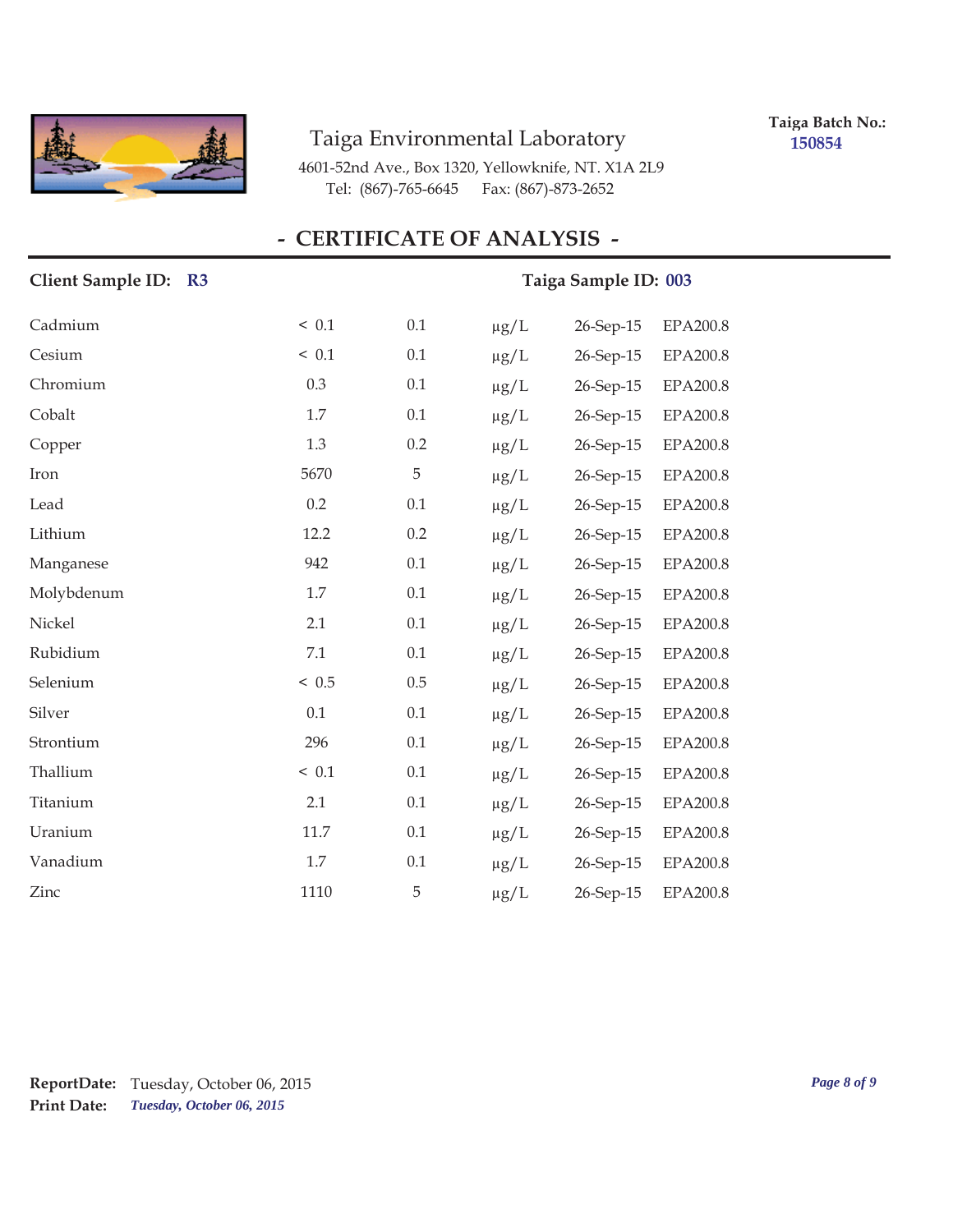

**Taiga Batch No.: 150854**

4601-52nd Ave., Box 1320, Yellowknife, NT. X1A 2L9 Tel: (867)-765-6645 Fax: (867)-873-2652

#### **- CERTIFICATE OF ANALYSIS -**

#### Client Sample ID: R3 Taiga Sample ID: 003

#### **- DATA QUALIFERS -**

#### *Data Qualifier Descriptions:*

81 *Results are inconclusive due to insufficient depletion of sample, minimum 2 mg/L required over 5 days.*

> **\* Taiga analytical methods are based on the following standard analytical methods** SM - Standard Methods for the Examination of Water and Wastewater EPA - United States Environmental Protection Agency